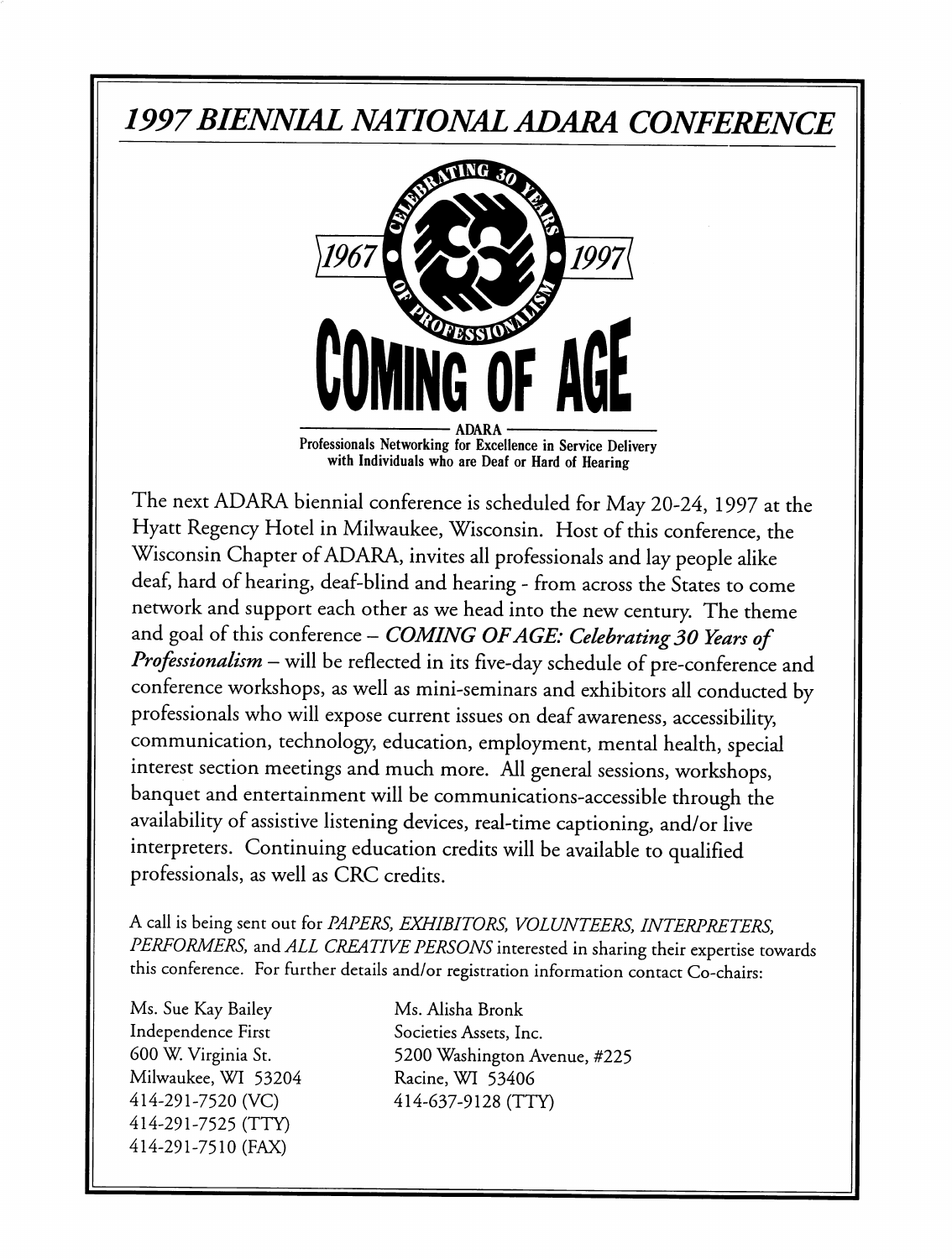## Want To Become A Member?

Fill out form and mail to:

| Name:<br>Address:                                                                                                                                                                                                                                                                                                                                                                                                                                                                                       | <u>kvixvian</u><br>P.O. Box 27, Roland, AR 72135<br>(501)868-8850 Voice/TTY (501)868-8812 FAX                                                                            |
|---------------------------------------------------------------------------------------------------------------------------------------------------------------------------------------------------------------------------------------------------------------------------------------------------------------------------------------------------------------------------------------------------------------------------------------------------------------------------------------------------------|--------------------------------------------------------------------------------------------------------------------------------------------------------------------------|
| E-Mail:<br>Phone:<br>TTY:<br>Fax:                                                                                                                                                                                                                                                                                                                                                                                                                                                                       | Employer:<br><b>Job Title:</b>                                                                                                                                           |
| ⊤High School<br><b>Highest Degree:</b><br>⊤Male<br>Gender:<br>$\Box$ Black<br>Ethnicity:<br>Native American<br>$\Box$ Hearing<br><b>Hearing Status:</b>                                                                                                                                                                                                                                                                                                                                                 | 7Doctor<br>⊤Master<br><b>Bachelor</b><br><b>Associate</b><br><b>Female</b><br>Hispanic<br>$\bigcap$ Asian<br>√White<br>$D$ ther $\_\_$<br>Hard of Hearing<br><b>Deaf</b> |
| Areas of Competence: (Rank your top three choices 1=first, 2=second, 3=third)<br>Social Work<br>¶Research<br>Public Policy<br>Chemical Dependency<br><b>Advocacy</b><br>Employment<br>Deaf Blindness<br>Postsecondary Education<br>Interpreting<br>$\overline{\Box}$ Administration<br>In-service training<br>Communication Specialist<br>Vocational Counseling<br>Rehabilitation<br>Pre-service training<br>Mental Health Counseling<br>$\Box$ Other<br>Independent Living<br>Elementary/Secondary Ed. |                                                                                                                                                                          |
| How long have you been a member of ADARA? _____<br>Are you a member of a local/state ADARA Chapter?__Yes __No                                                                                                                                                                                                                                                                                                                                                                                           |                                                                                                                                                                          |
| MEMBERSHIP: (Includes journals, newsletter, etc.)<br>Regular \$50/yr. Fistudent \$25/yr. Retired \$25/yr. Foreign \$70/yr.                                                                                                                                                                                                                                                                                                                                                                              | Family-1st member \$50/yr.<br>Additional member \$20/yr.                                                                                                                 |
| *Faculty signature required for full-time student                                                                                                                                                                                                                                                                                                                                                                                                                                                       |                                                                                                                                                                          |
| SUBSCRIPTION: (The Journal of ADARA ONLY)<br>Foreign \$65/yr<br>□USA/Domestic \$55/yr                                                                                                                                                                                                                                                                                                                                                                                                                   |                                                                                                                                                                          |
| <b>CONTRIBUTION:</b>                                                                                                                                                                                                                                                                                                                                                                                                                                                                                    | Referred by: __________                                                                                                                                                  |
| Method of Payment: Make checks payable to ADARA)<br>Money Order<br>meheek<br>Signature<br>Mastercard<br>av GA<br>Year<br>Month<br>credit card number<br><b>Expiration</b> date                                                                                                                                                                                                                                                                                                                          |                                                                                                                                                                          |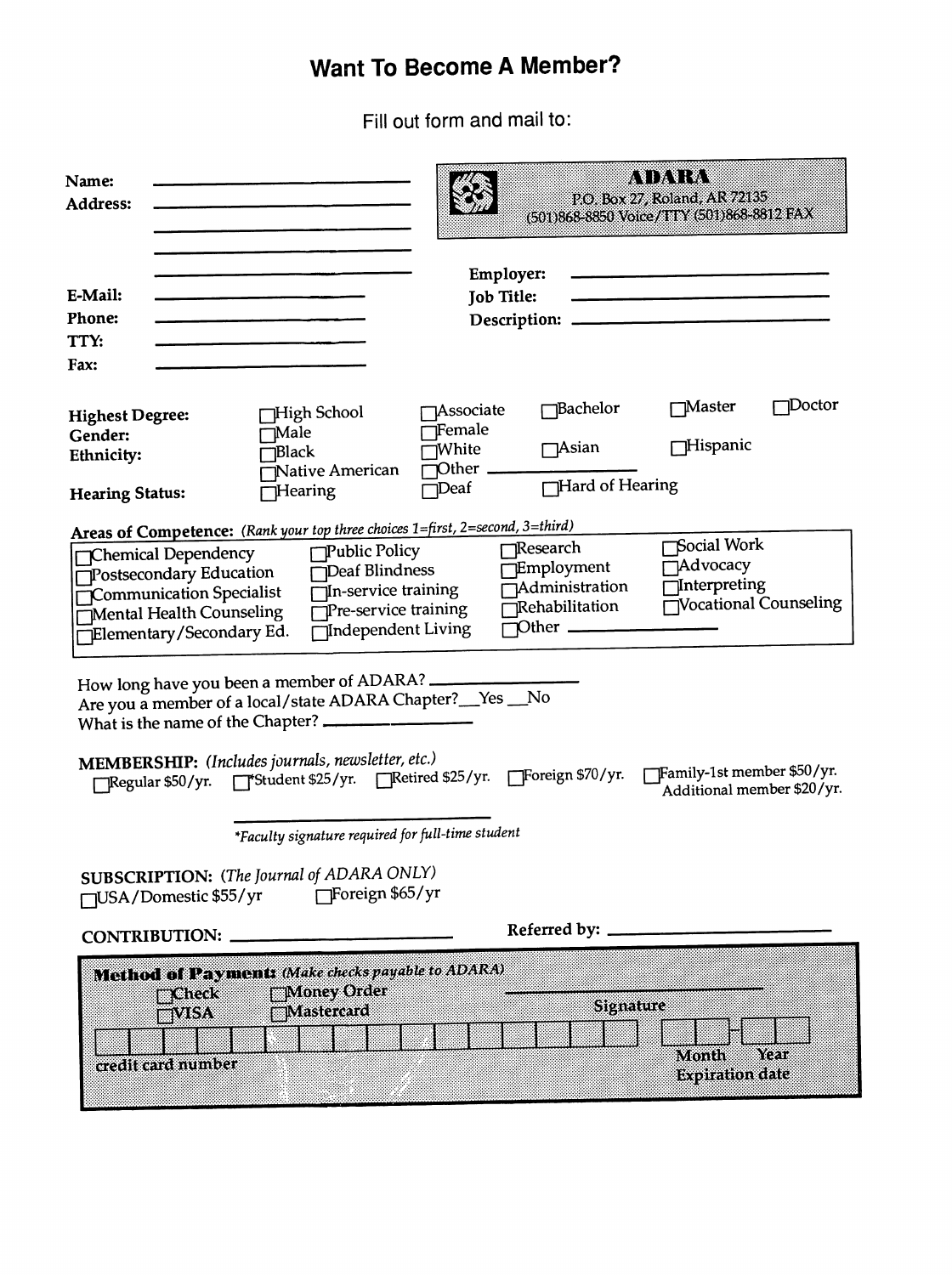

NIVERSITY

# **School of Education and Human Services**

Gallaudet University is the only fully accredited liberal arts university for deaf and hard of hearing people in the world! Our School of Education and Human Services is currently recruiting deaf, hard of hearing, hearing and minority graduate students for the outstanding programs listed below.

In addition to the program approvals noted, **ALL Gallaudet School of Education and Human Services** programs are accredited by the National Council on Accreditation of Teacher Education (NCATE). Gallaudet University is also accredited by Middle States Association (MSA). Substantial student financial aid is available for many School of Education and Human Services graduate programs.

### Offering:

Administration and Supervision M.S. In Administration (CEC Approved) Ed.S. in Instructional Supervision (CEC Approved) Ph.D. in Special Education Administration and Supervision (CEC Approved) [Pending] Certificate of Executive Management

GALLAUDET

### Counseling

M.A. in Rehabilitation Counseling (CORE Accredited) M.A. in School Counseling and Guidance (CACREP Accredited, State/NASDTEC Approved) M.A. in School Counseling and Guidance [Summers Only] (CACREP Accredited, State/NASDTEC Approved) M.A. in Mental Health Counseling (CACREP Accredited) fPendinal Certificate in Counseling with Persons Who are Deaf and Hard of Hearing

Education<br>M.A. in Education: Program in General Deaf Education (State/NASDTEC Approved, CED Approved, CEC Approved) M.A. in Education: Accelerated Program in Deaf Education (State/NASDTEC Approved, CED Approved, CEC Approved)<br>M.A. in Education: Advanced Studies in Deafness (CEC Approved) M.A. in Education: Advanced Studies in Deafness (CEC Approved) M.A. in Education; Special Programs in Deafness (individuals seeking teacher certification) (CEC Approved) Ed.S. (Educational Specialist) in Deafness (CEC Approved) Ph.D. in Education; Deafness (CEC Approved) Non-degree Teacher Certification Programs (CEC Approved)

For an application, catalog and a faculty call back contact;

Gallaudet University School of Education and Human Services Dr. William P. McCrone, Interim Dean 800 Florida Avenue NE Washington, DC 20002-3695 or call 202-651-5520 (TTY/Voice) or e-mail sehs@gallua.gallaudet.edu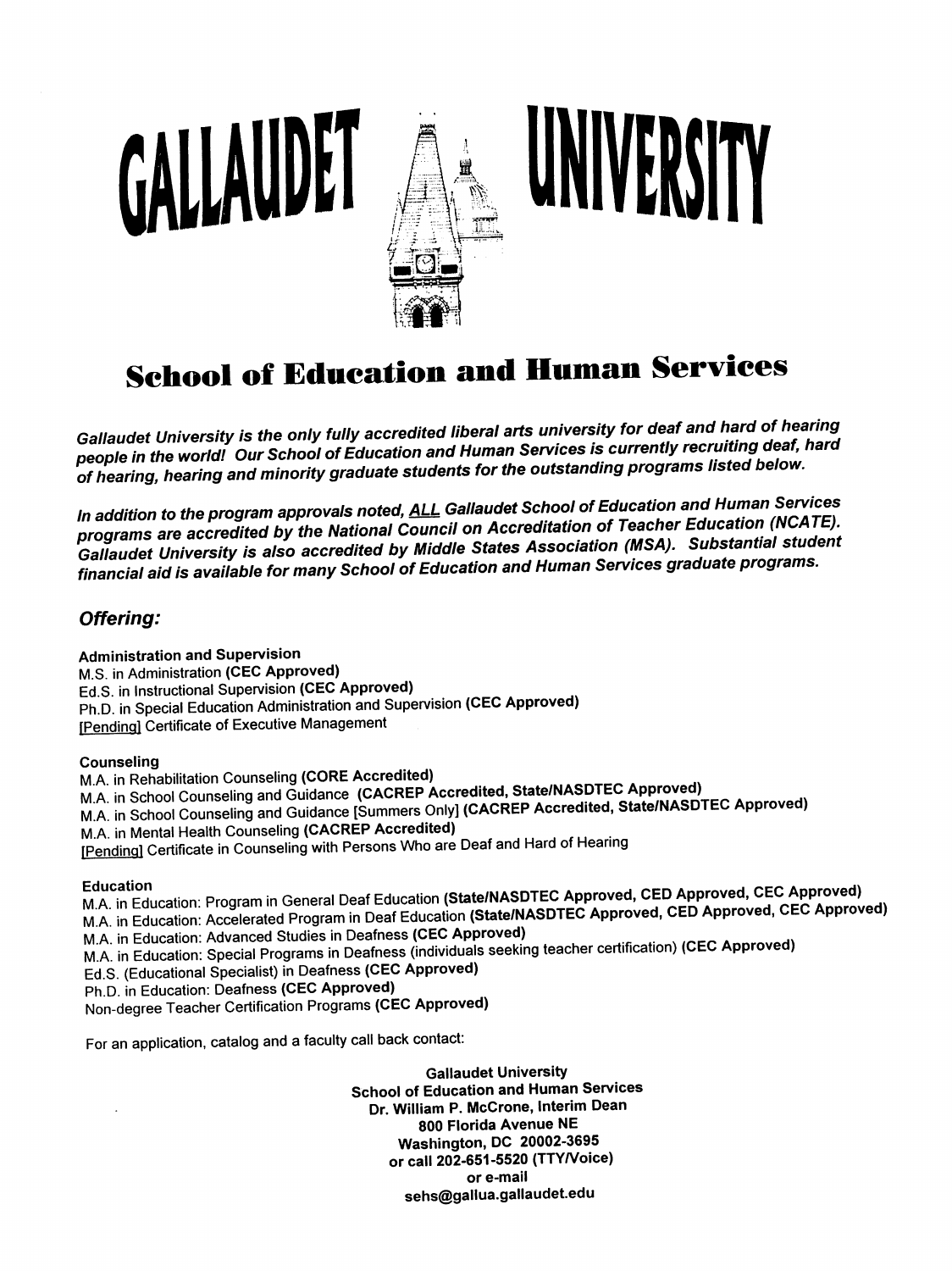## JOIN YOUR ADARA COLLEAGUES ON DEAFTEK.USA

DEAFTEK.USA provides the only full International electronic mail service dedicated to the Deaf and Hard of Hearing communities. Agencies, organizations, schools for the deaf, university programs, individuals, service providers and professionals in the field of deafness are using DEAFTEK.USA to make their communication across the country and around the world efficient, cost effective and easy.

A PRIVATE MAILBOX FOR EVERY USER PRIVATE BULLETIN BOARDS FOR ORGANIZATION/AGENCY COMMUNICATION OPEN BULLETIN BOARDS FOR INFORMATION SHARING LOCAL TELEPHONE ACCESS SEND ONLY FAX CAPABILITY ACCESS TO ANY USER ON INTERNET, BITNET AND OTHER MAJOR NETWORKS



IntemationalDeaf/Tek,Inc. P.O. Box 2431 Framingham, MA 01701-0404 (508) 620-1777 (Voice/TTY)